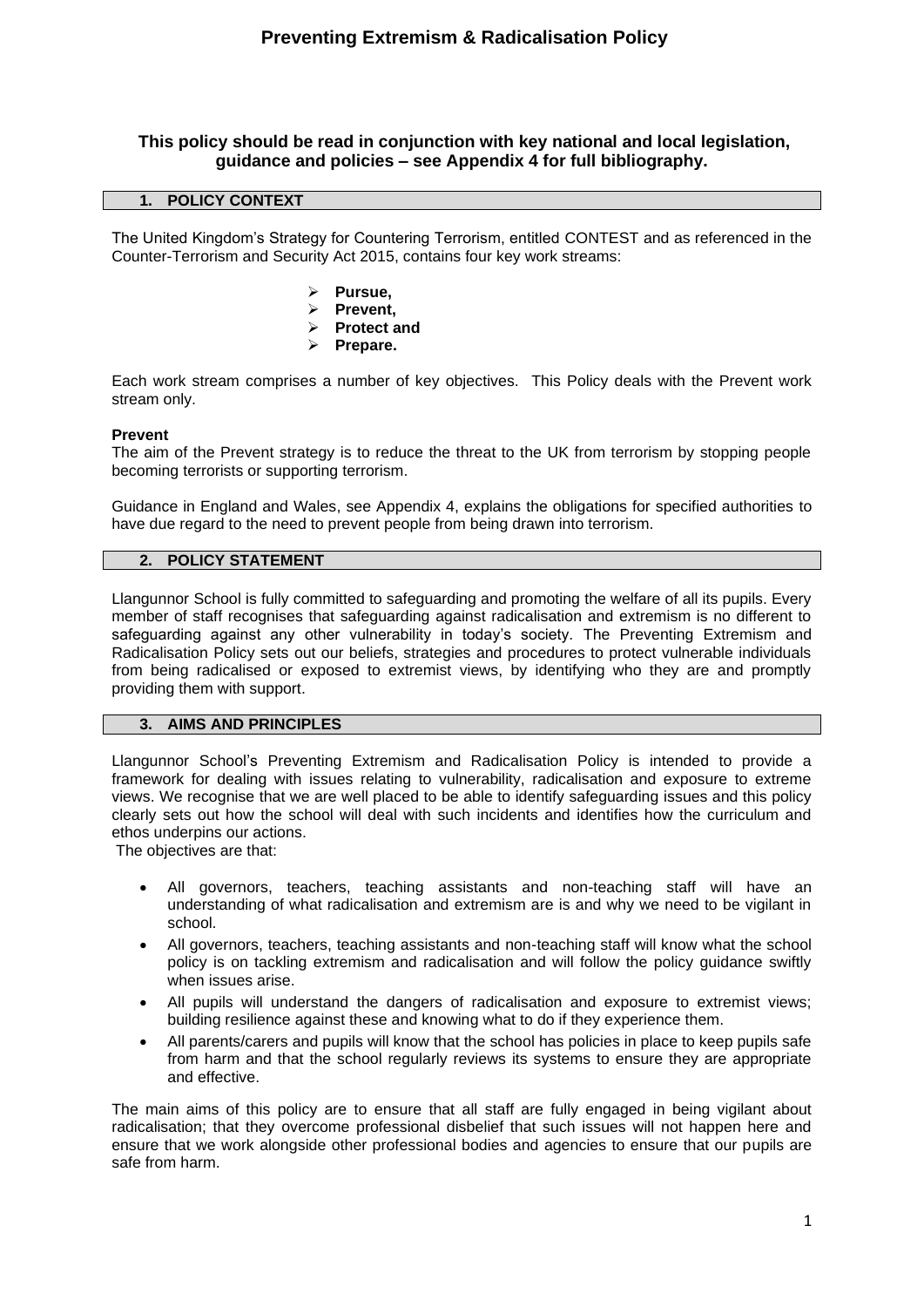## **4. INDICATORS OF VULNERABILITY TO RADICALISATION**

Radicalisation refers to the process by which a person comes to support terrorism and forms of extremism leading to terrorism. Extremism is defined by the Government in the Prevent Strategy as:

Vocal or active opposition to fundamental British values, including democracy, the rule of law, individual liberty and mutual respect and tolerance of different faiths and beliefs. We also include in our definition of extremism calls for the death of members of our armed forces, whether in this country or overseas.

Extremism is defined by the Crown Prosecution Service as:

*The demonstration of unacceptable behaviour by using any means or medium to express views which:*

- *encourage, justify or glorify terrorist violence in furtherance of particular beliefs;*
- *seek to provoke others to terrorist acts;*
- *encourage other serious criminal activity or seek to provoke others to serious criminal acts; or*
- *foster hatred which might lead to inter-community violence in the UK.*

There is no such thing as a "typical extremist". Those who become involved in violent extremist actions come from a range of backgrounds and experiences, and most individuals, even those who hold radical views, do not become involved in violent extremist activity.

Pupils may become susceptible to radicalisation through a range of social, personal and environmental factors. It is known that violent extremists exploit vulnerabilities in individuals to drive a wedge between them and their families and communities, ie to create a 'them' and 'us' mentality. It is vital that all school staff are able to recognise those vulnerabilities.

Indicators of vulnerability include:

- **Identity Crisis** the student/pupil is distanced from their cultural/religious heritage and experiences discomfort about their place in society;
- **Personal Crisis** the student/pupil may be experiencing family tensions; a sense of isolation; and low self-esteem; they may have dissociated from their existing friendship group and become involved with a new and different group of friends; they may be searching for answers to questions about identity, faith and belonging;
- **Personal Circumstances** migration; local community tensions; and events affecting the student/pupil's country or region of origin may contribute to a sense of grievance that is triggered by personal experience of racism or discrimination or aspects of Government policy;
- **Unmet Aspirations** the student/pupil may have perceptions of injustice; a feeling of failure; rejection of civic life;
- **Experiences of Criminality** which may include involvement with criminal groups, imprisonment, and poor resettlement/reintegration;
- *Special Educational Need* students/pupils may experience difficulties with social interaction, empathy with others, understanding the consequences of their actions and awareness of the motivations of others.

However, this list is not exhaustive, nor does it mean that all young people experiencing the above will encounter radicalisation for the purposes of violent extremism.

More critical risk factors could include:

- being in contact with extremist recruiters;
- accessing violent extremist websites, especially those with a social networking element;
- possessing or accessing violent extremist literature;
- using extremist narratives and a global ideology to explain personal disadvantage;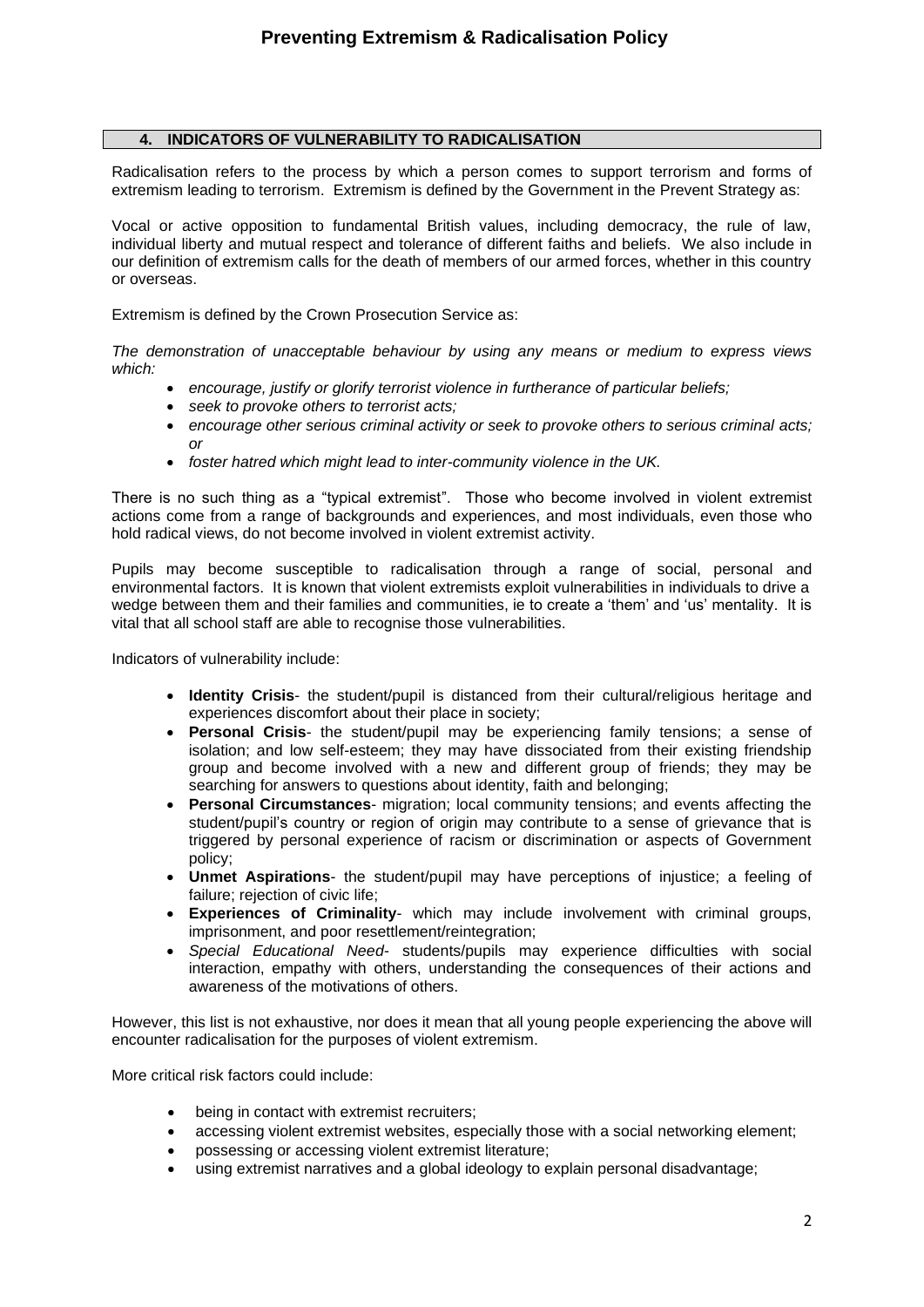- justifying the use of violence to solve societal issues;
- joining or seeking to join extremist organisations;
- significant changes to appearance and/or behaviour;
- experiencing a high level of social isolation resulting in issues of identity crisis and/or personal crisis.

#### **5. PROCEDURES FOR REFERRALS**

It is important for us to be constantly vigilant and remain fully informed about the issues which affect the local area, city and society in which we work and live. Staff are reminded to suspend any 'professional disbelief' that instances of radicalisation 'could not happen here' and to be 'professionally inquisitive' where concerns arise, referring any concerns through the appropriate channels. (See Appendix 1 – Dealing with Referrals)

We believe that it is possible to intervene to protect people who are vulnerable. **Early intervention is vital** and staff must be aware of the established processes for front line professionals to refer concerns about individuals and/or groups. We must have the confidence to challenge and to intervene and ensure that we have strong safeguarding practices based on the most up-to-date guidance and best practise.

Designated Senior Leaders for Child Protection and Safeguarding will be appropriately trained in identifying potential radicalisation and extremism and will deal swiftly with any referrals made by staff or with concerns reported by staff.

The Headteacher/Designated Senior Person will discuss the most appropriate course of action on a case-by-case basis and will decide when a referral to external agencies is needed (see Appendix 1 – Dealing with Referrals). Advice can always be sought from the Central Referral Team.

As with any child protection referral, staff must be made aware that if they do not agree with a decision not to refer, they can make the referral themselves and will be given the contact details to do this via the safeguarding board in the staffroom.

## **6. GOVERNORS, LEADERS AND STAFF**

The Headteacher and all other members of the SLT/DSP are the leaders for referrals relating to extremism and radicalisation. In the unlikely event that SLT members are not available, all staff know the channels by which to make referrals via the safeguarding board in the staffroom.

Staff will be fully briefed about what to do if they are concerned about the possibility of radicalisation relating to a pupil, or if they need to discuss specific children whom they consider to be vulnerable to radicalisation or extremist views.

The SLT/DSP will work in conjunction with the Headteacher, Pastoral Care Team and external agencies to decide the best course of action to address concerns which arise.

## **7. THE ROLE OF THE CURRICULUM**

Our curriculum is "broad and balanced". It promotes understanding, respect, tolerance and diversity. Children are encouraged to share their views and recognise that they are entitled to have their own different beliefs which should not be used to influence others.

Our PSHE provision is embedded across the curriculum. It directs our assemblies and underpins the ethos of the school. We strive to equip our pupils with confidence, self-belief, respect and tolerance as well as setting high standards and expectations for themselves.

Children are taught about how to stay safe when using the internet and are encouraged to recognise that people are not always who they say they are online. They are taught to seek adult help if they are upset or concerned about anything they read or see on the internet.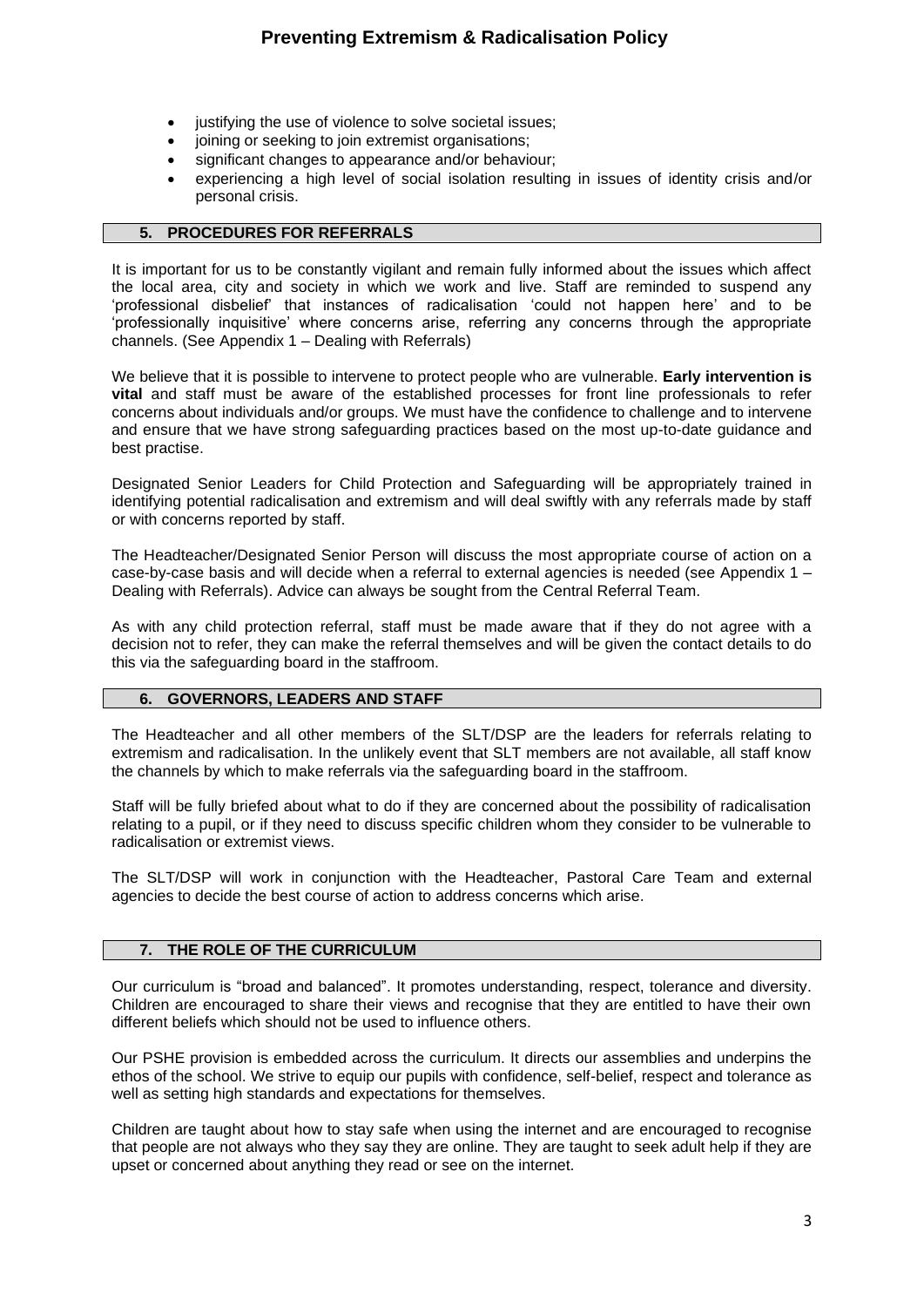#### **8. STAFF TRAINING**

Through INSET opportunities in school, we will ensure that our staff are fully aware of the threats, risks and vulnerabilities that are linked to radicalisation; are aware of the process of radicalisation, how this might be identified early on and how we can provide support as a school to ensure that our children think critically, develop self-esteem, global citizenship, resilience and are thus able to resist involvement in radical or extreme activities.

#### **9. VISITORS AND THE USE OF SCHOOL PREMISES**

If any member of staff wishes to invite a visitor in the school, they must first complete the appropriate documentation. Only after written agreement from the Headteacher can the visitor enter school. Children are NEVER left unsupervised with external visitors, regardless of safeguarding check outcomes.

Upon arriving at the school, all visitors including contractors, will read the child protection and safeguarding guidance and be made aware of who the Designated Senior Leaders for Child Protection and Safeguarding are and how to report any concerns which they may experience.

If any agreement is made to allow non-school groups or organisations to use the premises, appropriate checks will be made before agreeing the contract. Usage will be monitored and in the event of any behaviour not in-keeping with the Tackling Extremism and Radicalisation Policy, the school will contact the police and terminate the contract.

Llangunnor School values freedom of speech and the expression of beliefs and ideology as fundamental rights underpinning our society's values. Both pupils/students and teachers have the right to speak freely and voice their opinions. However, freedom comes with responsibility and free speech that is designed to manipulate the vulnerable or that leads to violence and harm of others goes against the moral principles in which freedom of speech is valued. Free speech is not an unqualified privilege; it is subject to laws and policies governing equality, human rights, community safety and community cohesion.

The current threat from terrorism in the United Kingdom may include the exploitation of vulnerable people, to involve them in terrorism or in activity in support of terrorism. The normalisation of extreme views may also make children and young people vulnerable to future manipulation and exploitation. Llngunnor School is clear that this exploitation and radicalisation should be viewed as a safeguarding concern.

Definitions of radicalisation and extremism, and indicators of vulnerability to radicalisation are in the Appendix 2.

Llangunnor School seeks to protect children and young people against the messages of all violent extremism including, but not restricted to, those linked to extremist Islamist ideology, or to Far Right/Neo-Nazi/White Supremacist ideology.

## **10. RISK REDUCTION & RESPONSE**

The school governors, the Headteacher and the Designated Senior Person will assess the level of risk within the school and put actions in place to reduce that risk. Risk assessment may include consideration of the school's RE curriculum, PSHE policy, assembly policy, use of school premises by external agencies, integration of pupils by gender and SEN, anti-bullying policy and other issues specific to the school's profile, community and philosophy.

Our school, will identify a Prevent Single Point of Contact (SPOC) who will be the lead within the organisation for safeguarding in relation to protecting individuals from radicalisation and involvement in terrorism: this will normally be the Designated Safeguarding Lead.

The SPOC for Llangunnor School is *Mr A Davies (Headteacher)*. The responsibilities of the SPOC are described in Appendix 3.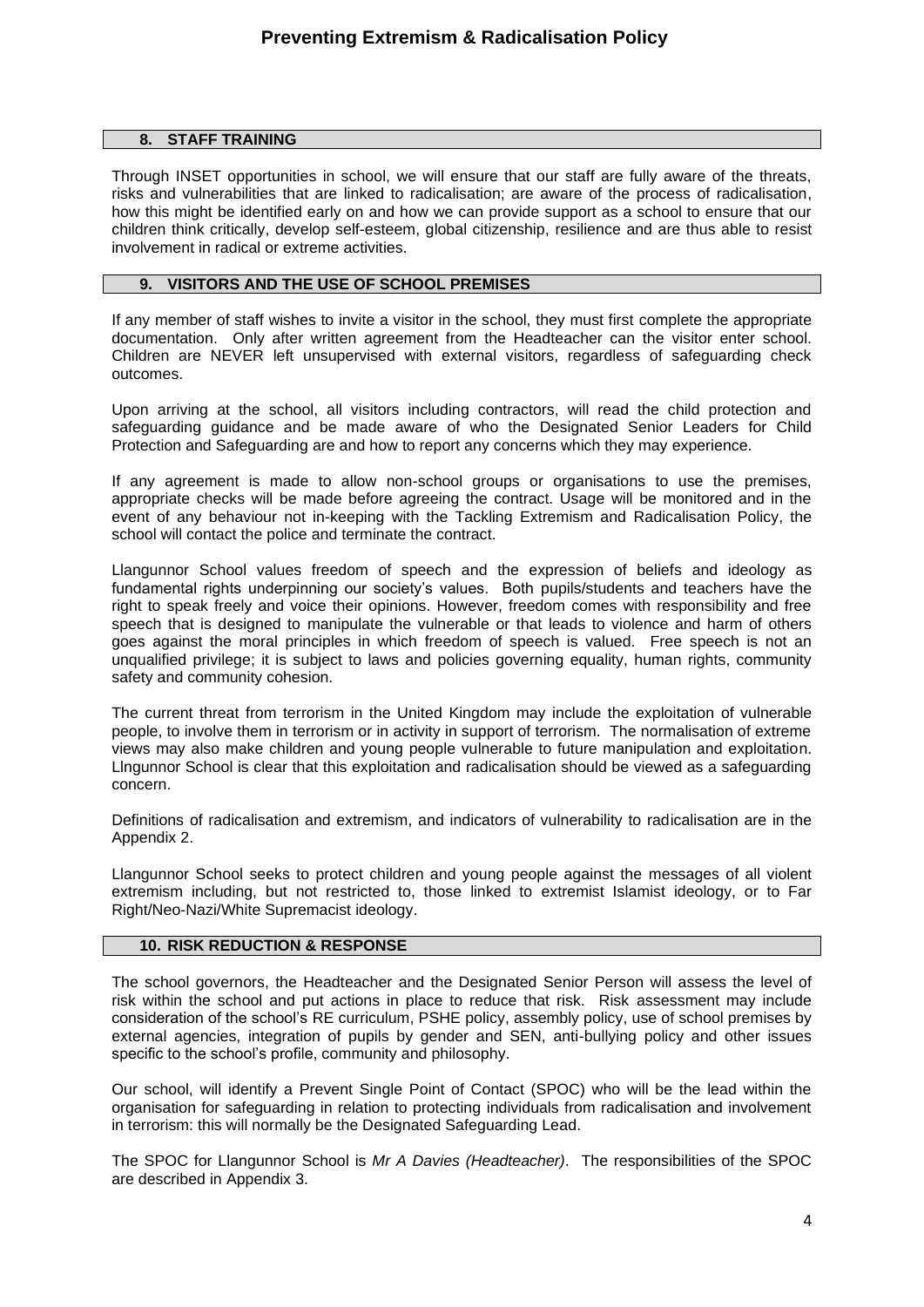## **Preventing Extremism & Radicalisation Policy**

When any member of staff has concerns that a pupil may be at risk of radicalisation or involvement in terrorism, they should speak with the SPOC and to the Designated Senior Person if this is not the same person.

Numerous factors can contribute to and influence the range of behaviours that are defined as violent extremism, but most young people do not become involved in extremist action. For this reason the appropriate interventions in any particular case may not have any specific connection to the threat of radicalisation, for example they may address mental health, relationship or drug/alcohol issues.

## **11. MULTI-ANGENCY CHANNEL PANELS IN PEMBROKESHIRE**

Carmarthenshire's duties in respect of Channel Panels will be discharged on a multi-agency basis and will adhere to the Prevent Strategy and Channel Duty Guidance as referenced in Appendix 4.

#### **12. POLICY REVIEW**

#### **12.1 Individual School Review**

The Llangunnor School Tackling Extremism and Radicalisation Policy will be reviewed annually as part of the overall Child Protection and Safeguarding policy review.

**12.2** This policy will be ratified by the Governing Body.

**Signed: …………………………………………… (Chair of Governors) Date: …………...**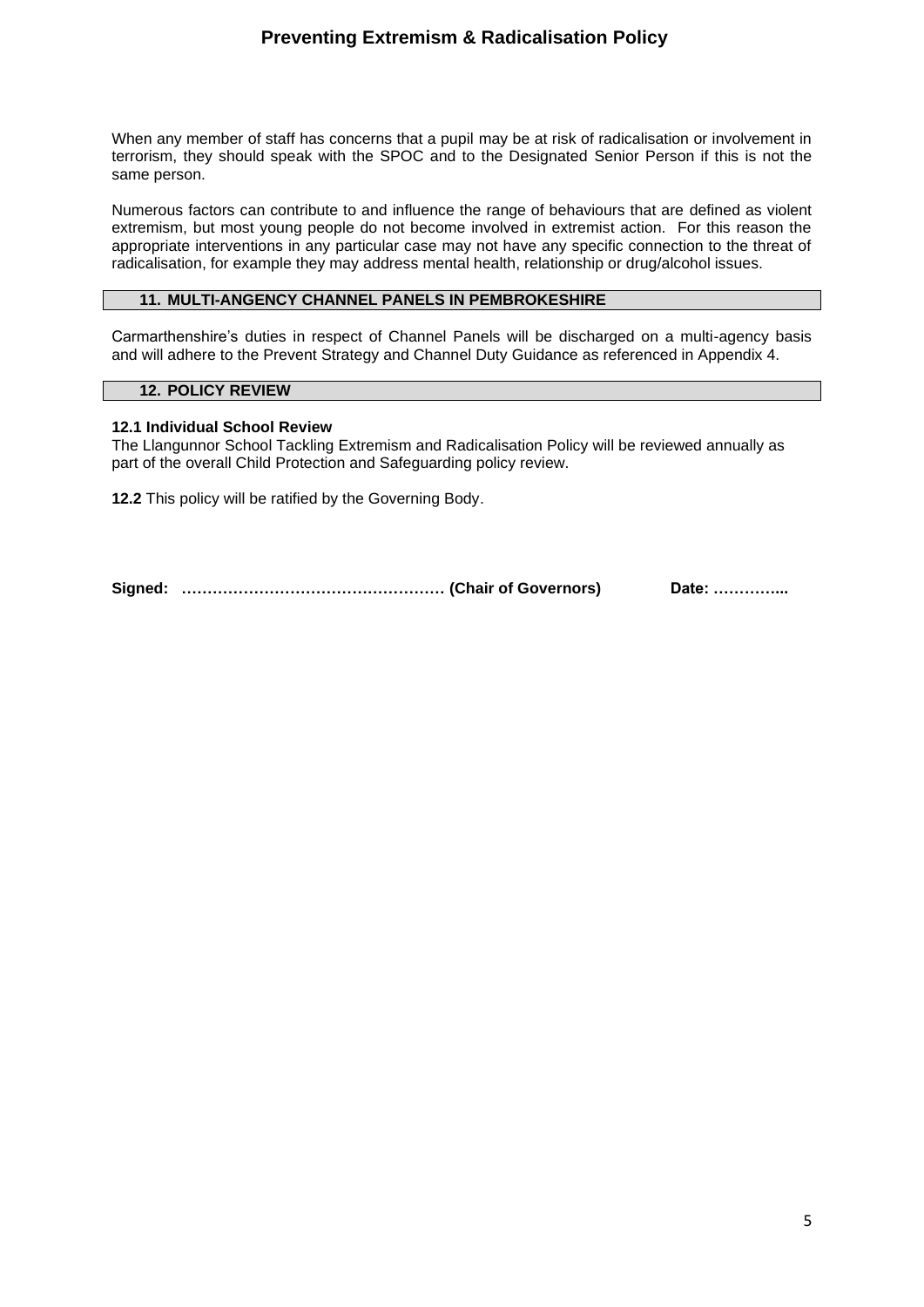## **Dealing with Referrals of Prejudicial Behaviour**

We are aware of the potential indicating factors that a child is vulnerable to being radicalised or exposed to extreme views, including peer pressure, influence from other people or the internet, bullying, crime and anti-social behaviour, family tensions, race/hate crime, lack of self-esteem or identity, prejudicial behaviour and personal or political grievances

In the event of prejudicial behaviour the following system will be followed;

- All incidents of prejudicial behaviour will be reported directly to the SLT/Designated Senior Person or the Headteacher.
- All incidents of prejudicial behaviour will be fully investigated and recorded in line with the Behaviour Policy and records will be kept in line with procedures for any other safeguarding incident.
- Parents/carers will be contacted and the incident discussed in detail, aiming to identify motivating factors, any changes in circumstances at home, parental views of the incident and to assess whether the incident is serious enough to warrant a further child protection referral. A note of this meeting is kept alongside the initial incident report in the Safeguarding folder.
- The SLT/Designated Senior Person will follow-up any further reports of prejudicial behaviour for a period of four weeks after the incident to assess whether there is a change in behaviour and/or attitude. A further meeting with parents would be held if there is not a significant positive change in behaviour.

## **Dealing with Referrals of Potential Radicalisation or Extremism**

• Serious incidents or concerns about potential radicalisation or extremism will be referred to the Central Referral Team through the usual school child protection referral process.

# **Central Referral Team-**

**01554 742322** 

# **[CRTChildren@carmarthenshire.gov.uk](mailto:CRTChildren@carmarthenshire.gov.uk)**

# **Out of Hours- 01558 824283**

## **In addition the following will be able to advise when these situations arise-**

Rebecca Copp, Local Authority Designated Officer

**■ 01267 246595 [RCopp@carmarthenshire.gov.uk](mailto:RCopp@carmarthenshire.gov.uk)** 

## Bethan Tinney, Senior Practitioner Schools

**■ 01267 246154** [BJTinney@carmarthenshire.gov.uk](mailto:BJTinney@carmarthenshire.gov.uk)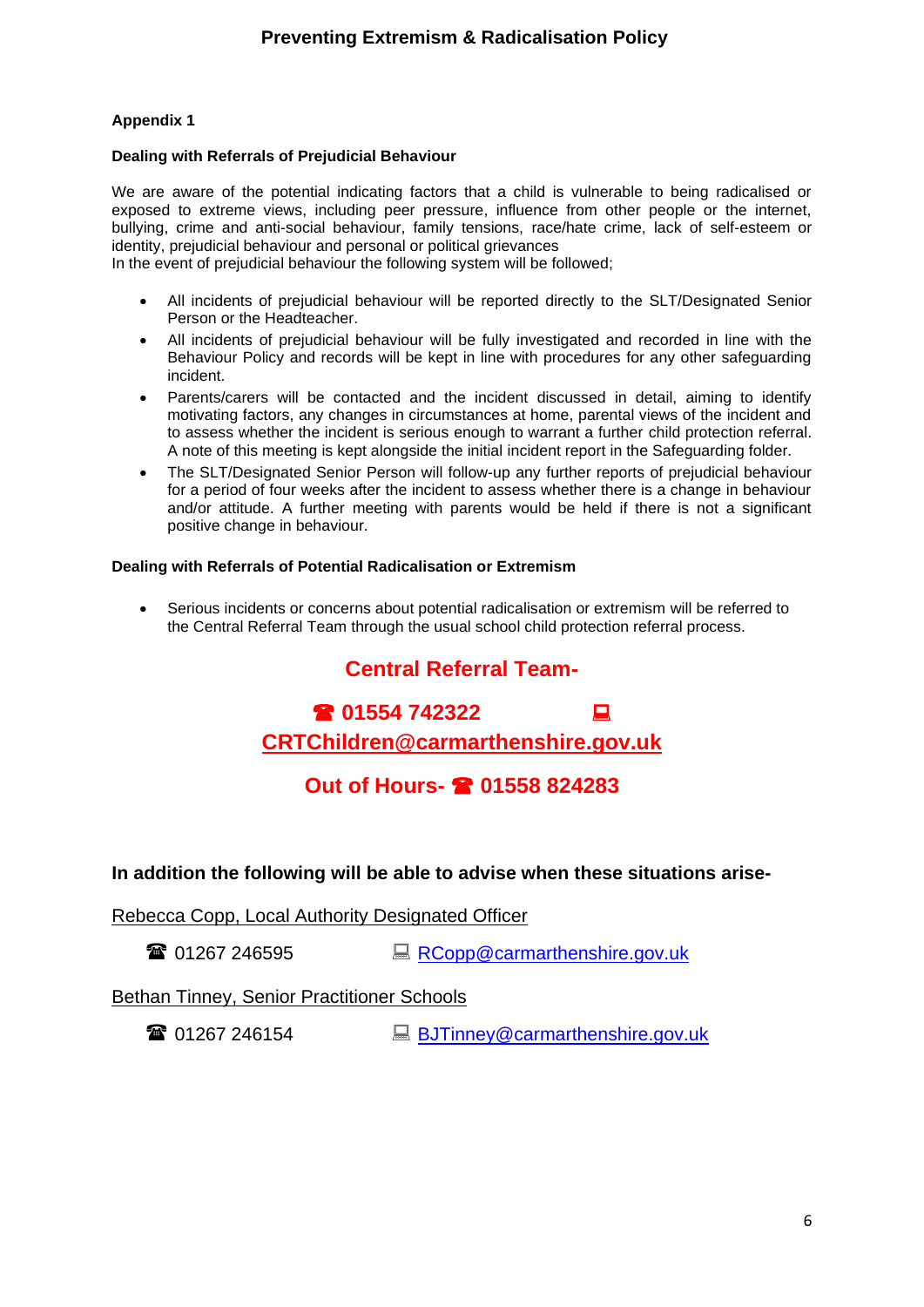## **Glossary of Terms**

**Channel (see Appendix 4)** is a programme which focuses on providing support at an early stage to people who are identified as being vulnerable to being drawn into terrorism. The programme uses a multi-agency approach to protect vulnerable people by:

- identifying individuals at risk;
- assessing the nature and extent of that risk; and
- developing the most appropriate support plan for the individuals concerned.
- Channel may be appropriate for anyone who is considered at risk from radicalisation.

**'Extremism'** is defined in the 2011 Prevent strategy as vocal or active opposition to fundamental British values, including democracy, the rule of law, individual liberty and mutual respect and tolerance of different faiths and beliefs. We also include in our definition of extremism calls for the death of members of our armed forces, whether in this country or overseas.

**'Having due regard'** means that the authorities should place an appropriate amount of weight on the need to prevent people being drawn into terrorism when they consider all the other factors relevant to how they carry out their usual functions.

**'Interventions'** are projects intended to divert people who are being drawn into terrorist activity. Interventions can include mentoring, counselling, theological support, encouraging civic engagement, developing support networks (family and peer structures) or providing mainstream services (education, employment, health, finance or housing).

**'Non-violent extremism'** is extremism, as defined above, which is not accompanied by violence. 'Prevention' in the context of this document means reducing or eliminating the risk of individuals becoming involved in terrorism.

Prevent includes but is not confined to the identification and referral of those at risk of being drawn into terrorism into appropriate interventions. These interventions aim to divert vulnerable people from radicalisation.

**'Radicalisation'** refers to the process by which a person comes to support terrorism and extremist ideologies associated with terrorist groups.

**'Safeguarding'** is the process of protecting vulnerable people, whether from crime, other forms of abuse or (in the context of this document) from being drawn into terrorist related activity.

The current UK definition of '**terrorism**' is given in the Terrorism Act 2000 (TACT 2000). In summary this defines terrorism as an action that endangers or causes serious violence to a person/people; causes serious damage to property; or seriously interferes or disrupts an electronic system. The use or threat must be designed to influence the government or to intimidate the public and is made for the purpose of advancing a political, religious or ideological cause.

**'Terrorist-related offences'** are those (such as murder) which are not offences in terrorist legislation, but which are judged to be committed in relation to terrorism.

**'Vulnerability'** describes the condition of being capable of being injured; difficult to defend; open to moral or ideological attack. Within Prevent, the word describes factors and characteristics associated with being susceptible to radicalisation.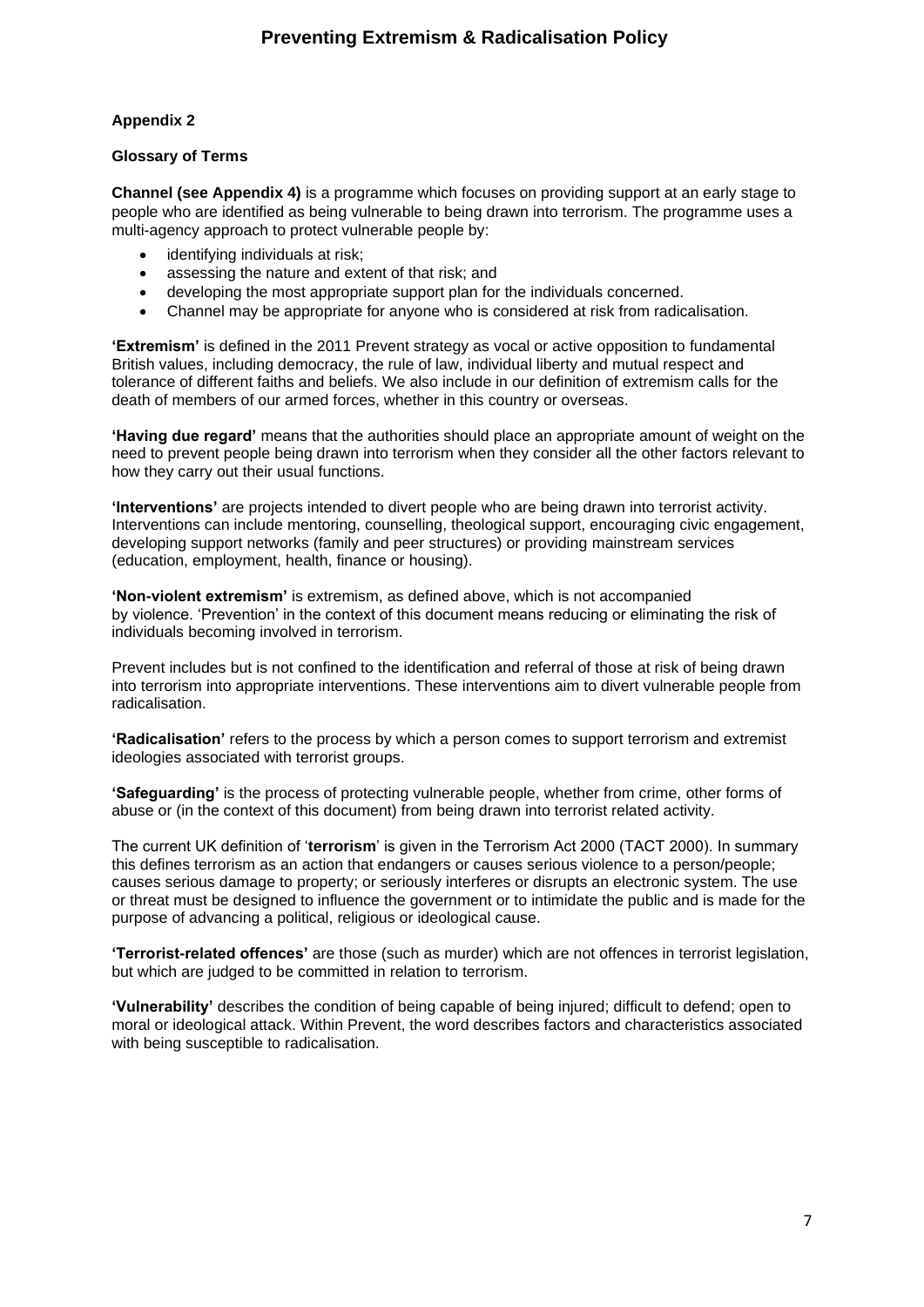## **PREVENTING VIOLENT EXTREMISM - ROLES AND RESPONSIBILITIES OF THE SINGLE POINT OF CONTACT (SPOC)**

The SPOC for (*School / Service)* is (*Name of SPOC)*, who is responsible for:

- ensuring that staff of the school are aware who is the SPOC in relation to protecting students/pupils from radicalisation and involvement in terrorism;
- maintaining and applying a good understanding of the relevant guidance in relation to preventing students/pupils from becoming involved in terrorism, and protecting them from radicalisation by those who support terrorism or forms of extremism which lead to terrorism;
- raising awareness about the role and responsibilities of (*School / Service)* in relation to protecting students/pupils from radicalisation and involvement in terrorism;
- monitoring the effect in practice of the school's PSHE/ RE curriculum and assembly policy to ensure that they are used to promote community cohesion and tolerance of different faiths and beliefs;
- raising awareness within the school about the safeguarding processes relating to protecting students/pupils from radicalisation and involvement in terrorism;
- acting as the first point of contact within the school for case discussions relating to students/ pupils who may be at risk of radicalisation or involved in terrorism;
- collating relevant information in relation to referrals of vulnerable students/pupils into the safeguarding process;
- attending meetings as necessary and carrying out any actions as agreed;
- reporting progress on actions and
- sharing any relevant additional information in a timely manner.